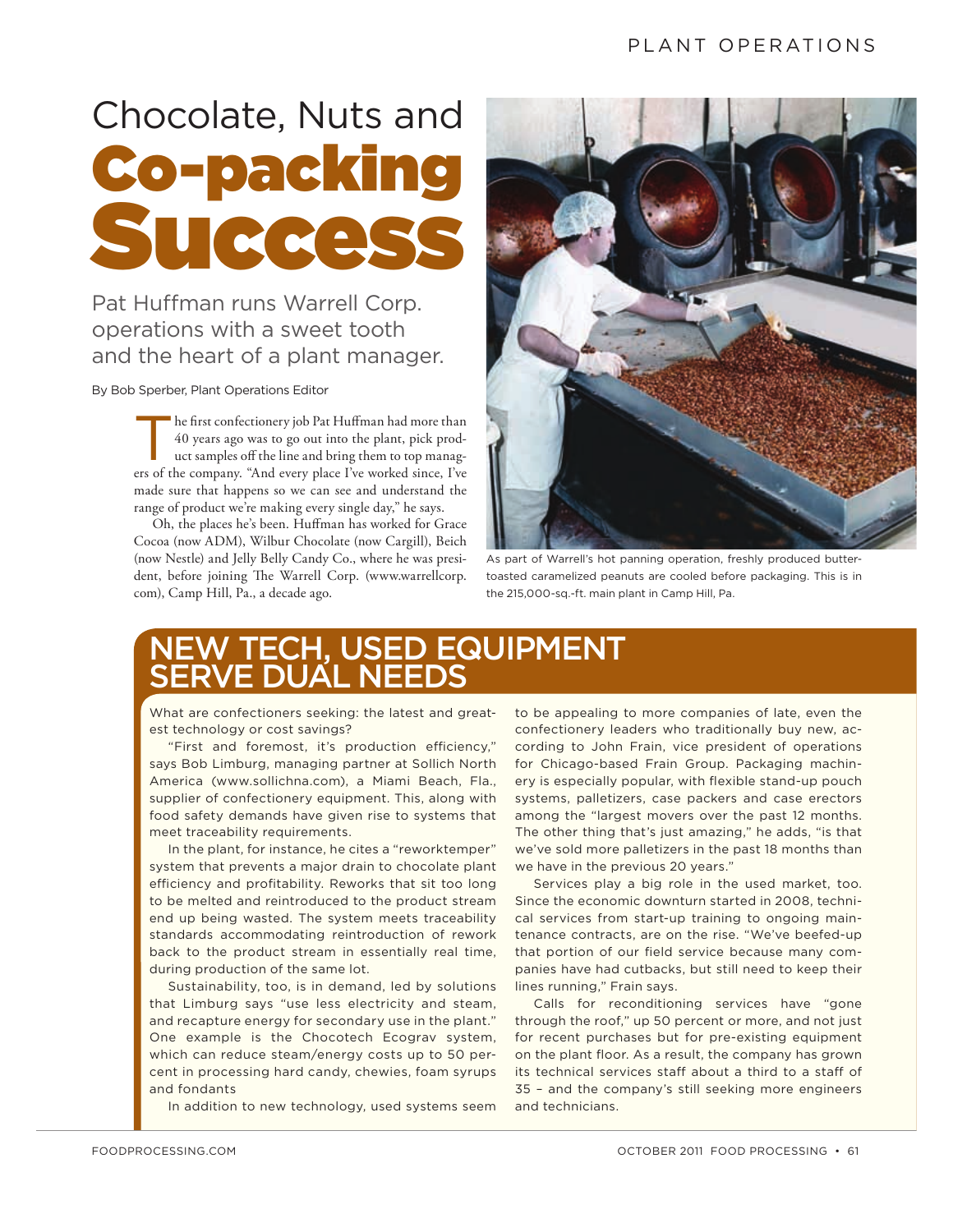#### PLANT OPERATIONS

Today, as Warrell's president and chief operating officer, Huffman keeps the plant running at a steady clip all year long. The candy business is generally a seasonal affair, with 58 percent of candy sales – a projected \$6.7 billion this year – clustered around Valentine's Day, Easter, Halloween and Christmas, ac-

cording to the National Confectioner's Assn. (www.candyusa.com). But at Warrell, outside of some specialty tins and other holiday products, business is relatively steady year-round, says Huffman, bolstered by some "counterseasonal" production of snacks, cereal bars and other items.



As the world's leading manufacturer of industrial self-closing safety gates, FabEnCo offers a full range of carbon steel gates that fit unprotected openings up to 60 inches on ladders, platforms, stairs and mezzanines. Custom gates are also available.

FabEnCo also offers aluminum and stainless steel self-closing safety gates that are easy to install and offer a number of advantages:

, 71

#### **Aluminum Stainless Steel**

- Fire, Heat and Spark Resistant Easy Cleaning for Hygiene Conditions
	-





www.safetygate.com/fpr Toll Free: 1 (800) 962-6111

#### Making it by the millions

The company, making fine confections since 1965, produces product under its own brands (Pennsylvania Dutch Candies and Katherine Beecher), but private label and contract manufacturing comprise the largest side of the business.

To churn out products for all manner of customers, including some of the largest names in the business, the company maintains a 215,000-sq.-ft. plant in Camp Hill, which makes most products, plus a 38,000-sq.-ft. facility in York, Pa., dedicated to taffy and caramel products. The company runs eight distinct processes.

At Camp Hill, the chocolate enrobing operation can coat up to 17.6 million lb/yr of pretzels, cookies, peanut brittle and other goodies in chocolate as well as yogurt, caramel and peanut butter, all in regular, sugar free, low-carb and other formulations.

Hot panning operations for non-chocolates have capacity for 14 million lb/yr using 16 rotating pans, or gas-fired copper kettles, which are crucial for proper sugar caramelization. A continuous brittle/crunch line, also with 14 million lb/yr capacity, mixes and blends candy with nuts, fruits and other ingredients to produce small bits through full bars.

Additionally, a batch operation produces specialties such as flaky, handmade peanut butter "pillows." Two continuous dry roasting lines handle 11 million lb/yr of peanuts and tree nuts. For that, totes of shelled nuts are dumped in, roasted, cooled and typically sent for chocolate panning, or are used in brittle/crunch or sold in bulk.

The plant's 13-million lb/year chocolate panning operation includes both traditional and high-capacity belt coating machines for the flexibility to apply various centers and coatings. Centers can include roasted nuts, dried fruits, pretzel balls, peanut brittle pieces, and specialty centers. Coatings can be produced with multiple colors and flavors including "dusted" or "pearlized" coatings. The sugar mints operation produces up to 5 million lb/yr of butter mints, after-dinner mints and more.

The smaller Classic Caramel (brand) plant in York, acquired in 2009, includes two continuous systems and a batch line that produce up to 20 million lb/year of caramel products shipped in everything from oneton totes for bulk ingredient use to cut and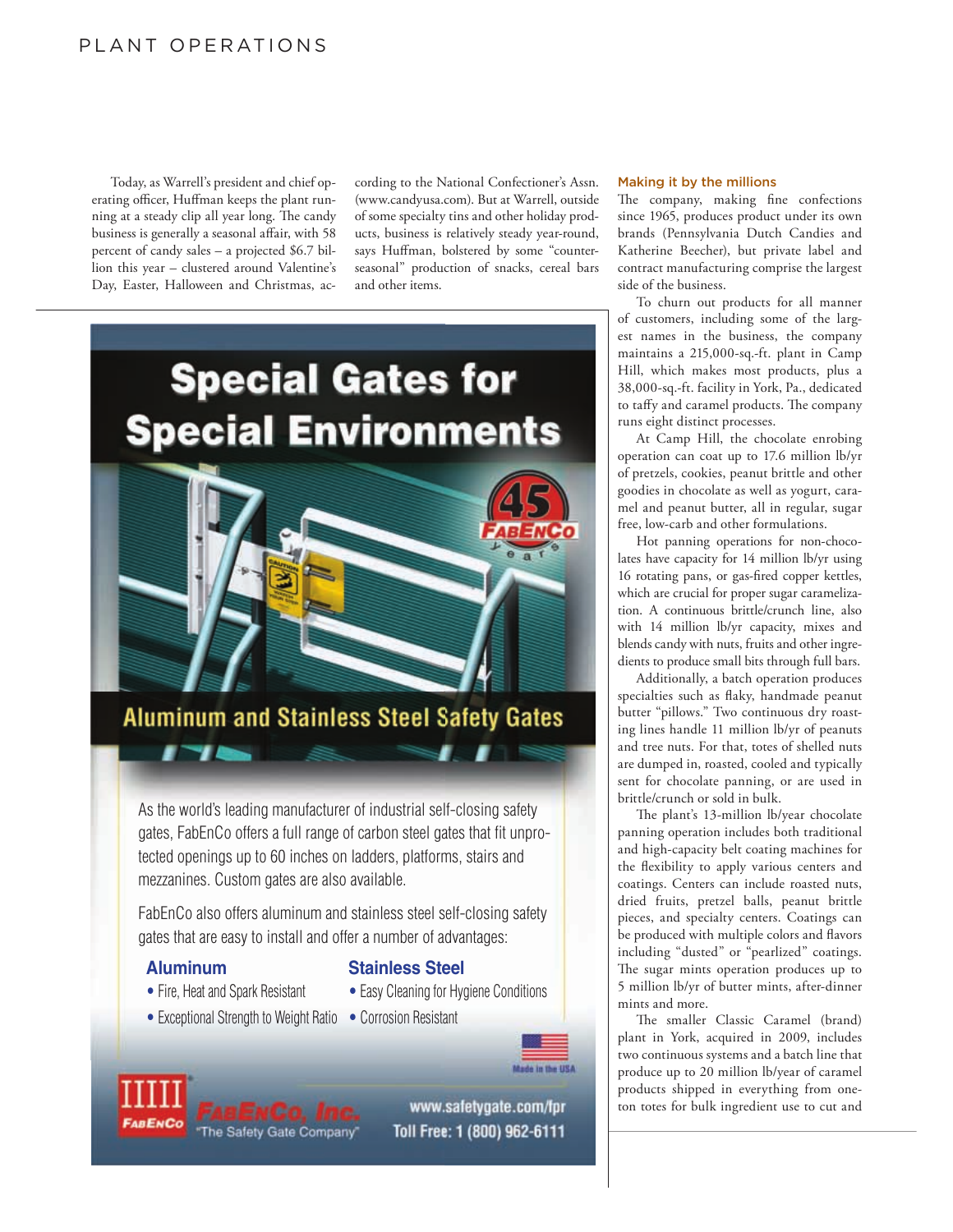#### PLANT OPERATIONS



wrapped candies for retail sale. The plant also hosts a 4-million lb/yr batch taffy and nougat operation offering infinite color, flavor and texture variations.

Overall packaging productivity, accuracy and flexibility are served by multiple makes of machinery, from high-speed combination weighers to packaging lines using barrier films and nitrogen-flush systems.

As a co-packer, the company also maintains multiple distribution options, shipping to customer distribution facilities or directly to customers' customers such as supermarket warehouses, domestically and globally.

#### Adapting to trends

With so many processes, the company has a broad operational footprint, which helps it cater to customer demands and ultimately consumer trends. In addition to product variety, Warrell's operations require plenty of packaging versatility.

Addressing the trends, Huffman sees a "tremendous push" among leading brands toward more 100-calorie snack packs, although "more and more, calories are not as important as convenience," he says. This led him to pay attention to conventional, horizontal pillow-pack and stick-pack wrappers.

For larger-sized products, Huffman notes the popularity of the stand-up pouch and integrated, recloseable zipper – but he also acknowledges the film is expensive. He reports multiple calls recently for flat-bottom bags, which may constitute a growing trend, particularly if the weak economy requires companies to reduce costs.

The company is now looking into a "generational" upgrade to new vertical form/fill/ seal baggers, because some of Warrell's older machines are more cost-effective to replace than to maintain. Another reason, Huffman says, is that newer machines "have all the

Nuts and other centers exit a high capacity belt system in the final, polishing, stage of panning.

flexibility we need to run some of the new flexible films," which can be problematic on older machines at high speeds. Additionally, newer machines tend to accommodate faster changeovers, provide greater flexibility with more modular attachments and are better suited to current quality and process control technologies.

#### Process control meets human touch

Huffman's background provides a very human perspective on the industry, even when addressing technology.

Automation – from instrumentation and

# 1. Pepsico **2.** Nestle **3. Kraft Foods 4. Tyson Foods 5. Anheuser-Busch InBev**  $(Food Processing Magazine$  Top 100 - for 2010)<sup>\*</sup> **12023**<br> **123**<br> **1233**<br> **1233**<br> **1233**<br> **1233**<br> **1233**<br> **1233**<br> **1233**<br> **1233**<br> **1233**<br> **1233**<br> **1243**<br> **1243**<br> **1243**<br> **1253**<br> **1253**<br> **1253**<br> **1253**

In 2002, all 5 companies had concerns about Corrosion Under Insulation (CUI) on their ammonia refrigeration systems. In 2002, none of them knew about Polyguard® RG-2400® ReactiveGel®.

Today, 3 of the top 5 require the use of RG-2400 gel under the insulation in their U.S. facilities, with Polyguard vapor barrier over the insulation. A 4<sup>th</sup> of the top 5 has the Polyguard RG-2400/vapor barrier system in limited use.

Visit us at **www.reactivegel.com/mag** to find out why Polyguard ReactiveGel has 13 domestic and international patents, and is achieving such rapid acceptance.



Phone: (1) 214.515.5000 www.polyguardproducts.com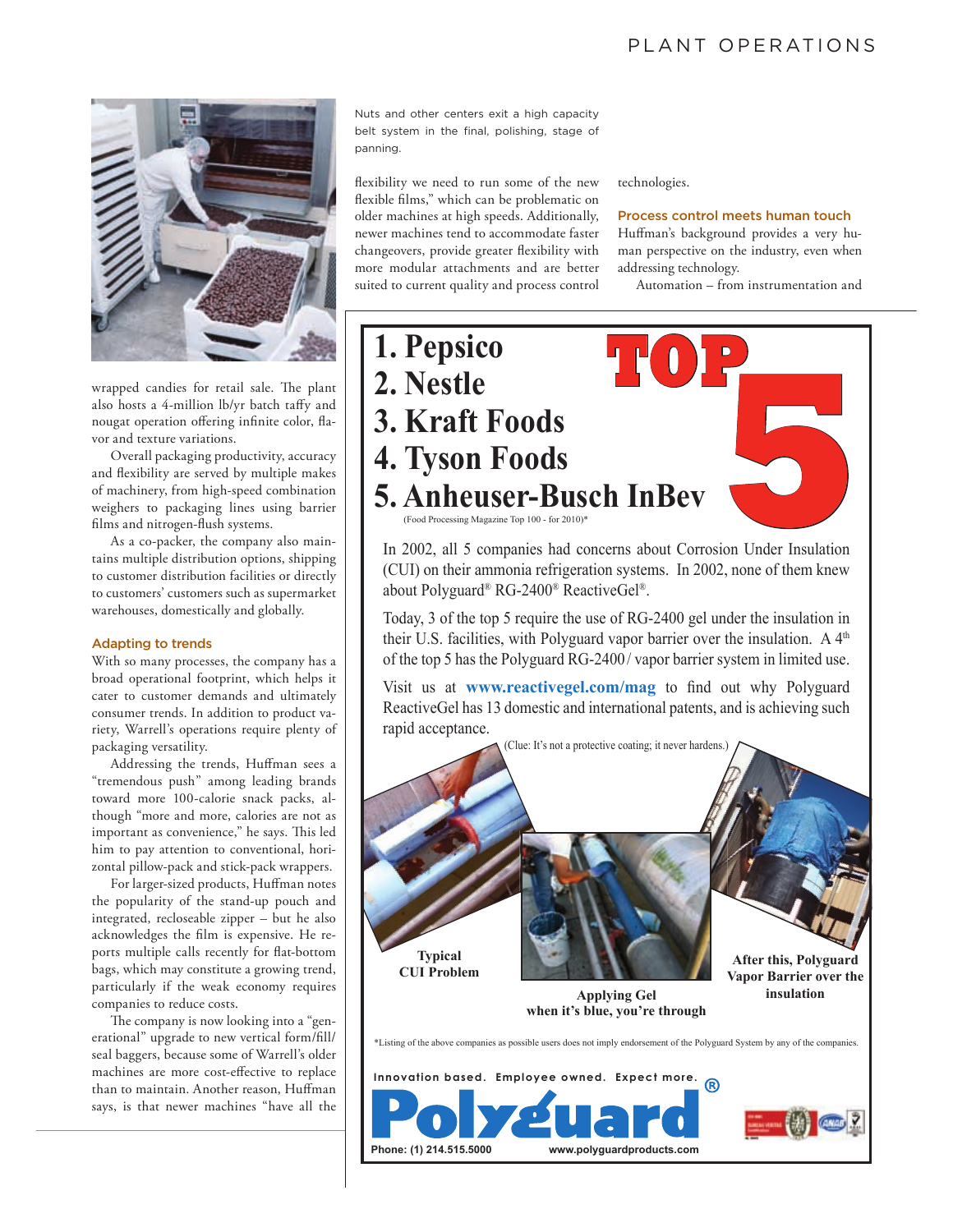# ENGINEERING & AUTOMATION

Automation, whether applied to new or existing systems, can provide "very real financial benefits," often achieving a return on investment "by simply making the company's existing assets, whether they be equipment or people, work more efficiently," says Dave Loesche, industry business leader for Maverick Technologies (www.mavtechglobal.com), Columbia, Ill. The company provides services from plant control engineering through business system integration.

Using a phased approach to evaluate areas with the greatest payback, Loesche says working collaboratively with one food company identified "several million dollars worth of savings across the operation." The emphases were on process controls in the energy center of the facility, followed by systems to support continuous improvement elsewhere.

"In another case, our engineers worked with a large soft drink manufacturer to debottleneck their production line and provide the visibility needed for the operators to minimize downtime on the line. This resulted in improving the overall equipment efficiency of the line of line from 40 percent to 70 percent.

Compared to other food and beverage industry segments, Loesche says the confectionery segment generally is slower to adopt new technologies. This leads companies to "place more emphasis on continuous improvement and cost reduction strategies to drive profitability" when they invest, he says.

The trend for food & beverage companies across the board is toward solutions that enhance visibility of information, from plant floor to board room – such as "KPI dashboards that enable these manufacturers to identify and address process variables that need attention, to eliminate bottlenecks or to prevent product quality issues and really drive efficiency in their processes." He also cites sustained demand for systems to advance sustainability initiatives and food safety standards and regulations.







Contact your Wilden authorized distributor today at www.wildendistributor.com 22069 Van Buren St. • Grand Terrace, CA 92313-5651 • Tel 909-422-1730 • Fax 909-783-3440 • www.wildenpump.com